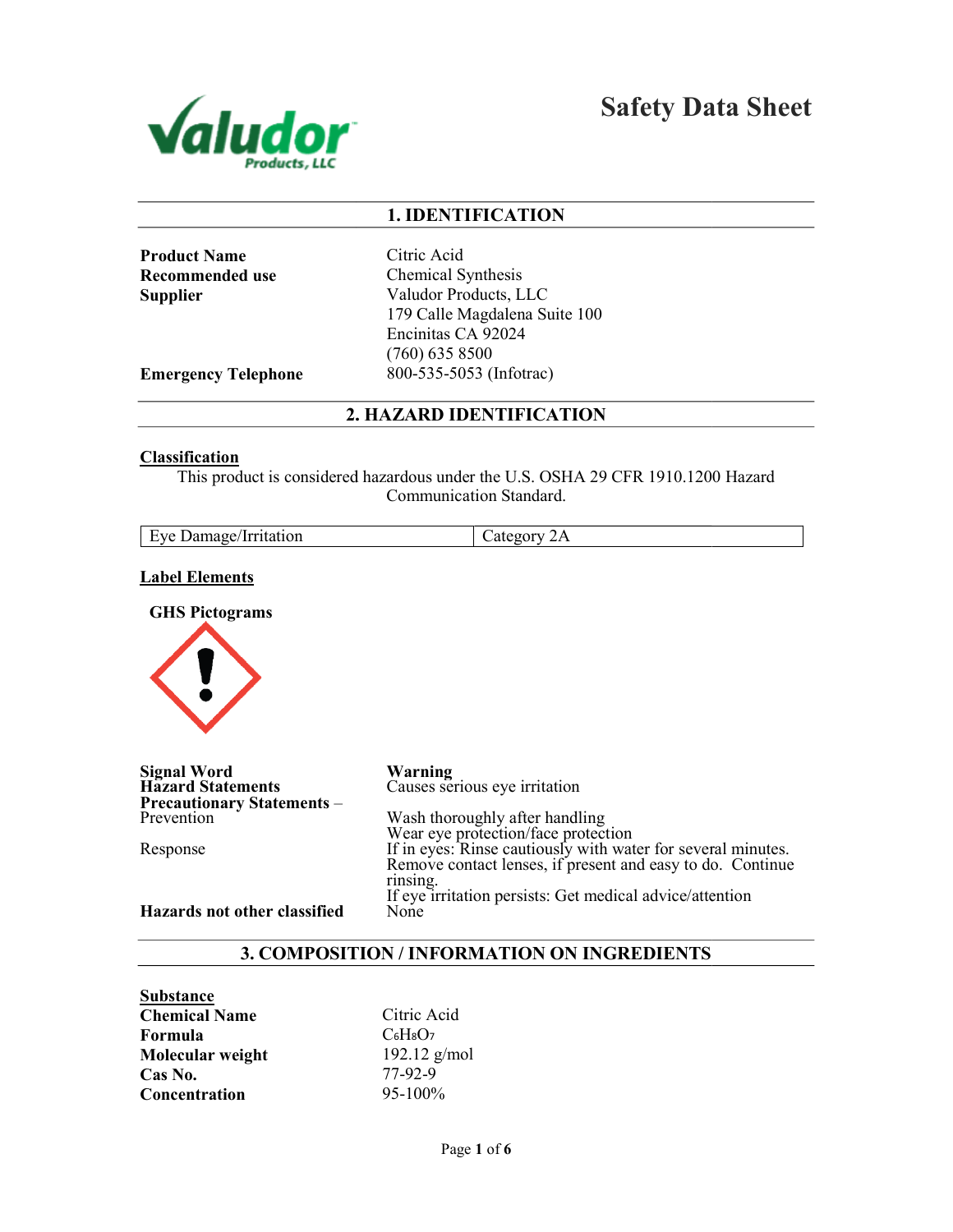# 4. FIRST-AID MEASURES

#### First Aid Measures

| <b>Eye Contact</b>  | Immediately rinse with plenty of water. Remove contact<br>lenses, if present and easy to do so. Keep eye wide open<br>while rinsing. Continue rinsing for 15 minutes. Call a doctor/<br>physician if irritation persists |
|---------------------|--------------------------------------------------------------------------------------------------------------------------------------------------------------------------------------------------------------------------|
| <b>Skin Contact</b> | Wash off immediately with plenty of water. Remove all<br>contaminated clothes and shoes. If skin irritation persists,<br>call a doctor/physician                                                                         |
| <b>Inhalation</b>   | Remove to fresh air. If not breathing, give artificial<br>respiration. Get medical attention.                                                                                                                            |
| Ingestion           | Do not induce vomiting without medical advice. Rinse<br>mouth with water. Never give anything by mouth to an<br>unconscious person. If symptoms persist, call a physician                                                |

## Most important symptoms/effects, acute and delayed

| <b>Symptoms</b> | No information available |
|-----------------|--------------------------|
|-----------------|--------------------------|

# 5. FIRE-FIGHTING MEASURES

| <b>Suitable extinguishing Media</b> | Dry chemical, foam, water spray, carbon dioxide |
|-------------------------------------|-------------------------------------------------|
|-------------------------------------|-------------------------------------------------|

# Specific Hazards Arising from the chemical

| Hazardous combustion products | Thermal decomposition can lead to the release of irritation or |
|-------------------------------|----------------------------------------------------------------|
|                               | toxic gases and vapors; including and not limited to:          |
|                               | Carbon Oxides                                                  |

#### Protective equipment and precautions for fire-fighters

As in any fire, wear self-contained breathing apparatus pressure-demand, MSHA/NIOSH (approved or equivalent) and full protective gear.

# 6. ACCIDENTAL RELEASE MEASURES

# Personal precautions, protective equipment, and emergency procedures

**Personal precautions** Avoid contact with eyes, skin and clothing. Avoid breathing vapors or mists. Use personal protection recommended in Section 8. Ensure adequate ventilation.

## Methods and materials for containment and cleanup

| <b>Methods for clean-up</b>      | Sweep or vacuum up and place in an appropriate closed |
|----------------------------------|-------------------------------------------------------|
|                                  | container. Keep unauthorized personnel away. Avoid    |
|                                  | generating dust.                                      |
| <b>Environmental Precautions</b> | Prevent entry into waterways or sewers                |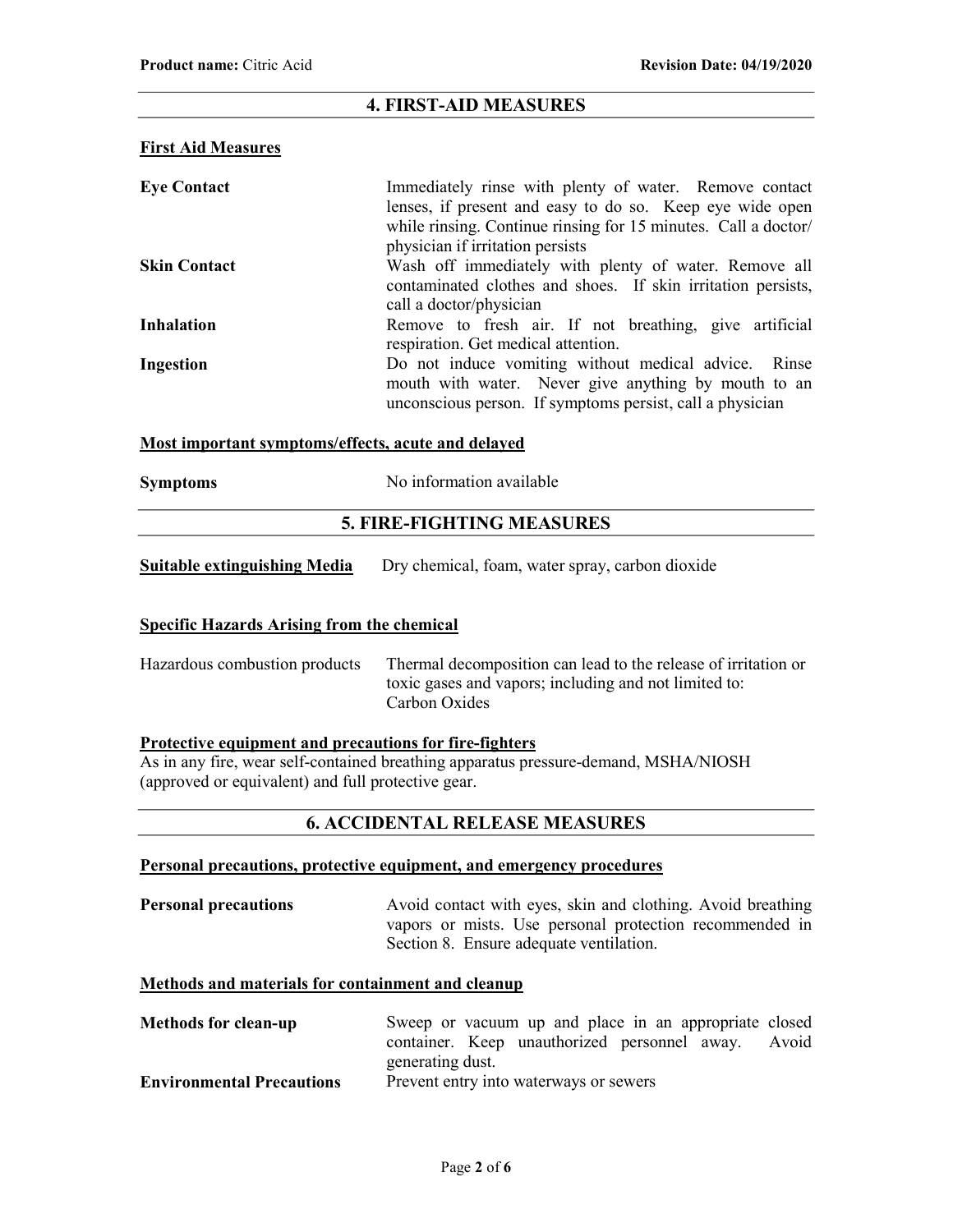# 7. HANDLING AND STORAGE

## Precautions for safe handling

Do not breathe dust. Avoid contact with eyes, skin and clothing. Wear eye/face protection. Do not use in areas without adequate ventilation. Use personal protective equipment recommended in section 8. Wash thoroughly after handling. Remove and wash contaminated clothing before re-use. Do not eat, drink or smoke when using this product. Clean equipment and work area regularly.

## Conditions for safe storage, including any incompatibilities

Store in a cool/low-temperature, well-ventilated, dry place. Keep containers closed and labeled when not in use.

# 8. EXPOSURE CONTROLS / PERSONAL PROTECTION

## Exposure Guidelines

This product does not contain any hazardous materials with occupational exposure limits established by the regional specific regulatory bodies

# Appropriate engineering controls

Ensure adequate ventilation, especially in confined areas. Consider the potential hazards of this material, applicable exposure limits, job activities and other substances in the work place when designing controls and selecting personal protective equipment.

## Personal Protective Equipment

| <b>Eye/face protection</b>    | Wear chemical safety goggles                                                                                                                                           |
|-------------------------------|------------------------------------------------------------------------------------------------------------------------------------------------------------------------|
| <b>Skin protection</b>        | Choose the appropriate protective clothing and gloves based<br>on the tasks being performed to avoid exposure to skin. Wear<br>protective gloves                       |
| <b>Respiratory protection</b> | Not required under normal circumstances. If exposure limits<br>are exceeded or if irritation or other symptoms are<br>experienced use a NIOSH/MSHA approved respirator |
| <b>Hygiene Measures</b>       | Handle in accordance with good industrial hygiene and safety<br>practices. Do not eat, drink or smoke when using this<br>product.                                      |

# 9. PHYSICAL and CHEMICAL PROPERTIES

| Colorless to White Crystalline |
|--------------------------------|
| Solid                          |
| None                           |
| No information available       |
| $2.1$ (0.1 M concentration)    |
| 153 C                          |
| Not applicable                 |
| Not applicable                 |
| Not applicable                 |
| No information available       |
|                                |
|                                |
| No information available       |
|                                |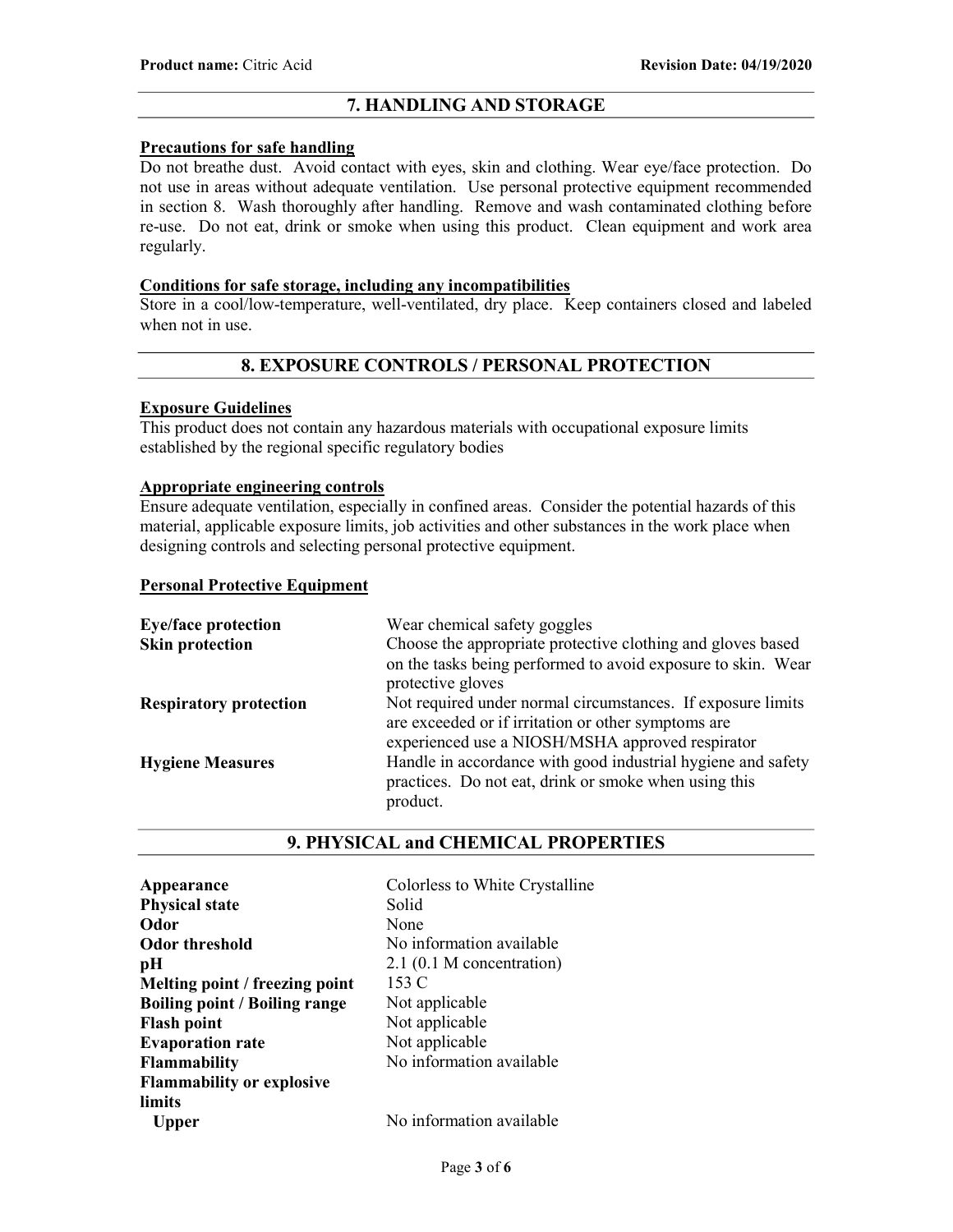| Lower                            |  |
|----------------------------------|--|
| Vapor pressure                   |  |
| <b>Vapor density</b>             |  |
| <b>Specific Gravity</b>          |  |
| Solubility in water              |  |
| <b>Partition coefficient</b>     |  |
| <b>Auto-ignition temperature</b> |  |
| <b>Decomposition temperature</b> |  |
| <b>Viscosity</b>                 |  |

No information available No information available No information available 1.665 Soluble No information available No information available No information available No information available

# 10. STABILITY AND REACTIVITY

| <b>Reactivity</b>                            | None known under normal conditions.                                             |
|----------------------------------------------|---------------------------------------------------------------------------------|
| <b>Chemical stability</b>                    | Stable under ordinary conditions of use and storage.                            |
| <b>Possibility of hazardous</b><br>reactions | None under normal processing.                                                   |
| <b>Conditions to avoid</b>                   | Avoid dust formation. Avoid exposure to moisture.                               |
| Incompatible materials                       | Strong oxidizers. Strong Bases. Nitrates, Metals                                |
| <b>Hazardous decomposition</b><br>products   | Hazardous combustion can lead to the release of irritating<br>gases and vapors. |

# 11. TOXICOLOGICAL INFORMATION

## Information on likely routes of exposure

| <b>Skin contact</b> | May cause skin irritation                 |
|---------------------|-------------------------------------------|
| Eye contact         | Causes serious eye irritation             |
| <b>Inhalation</b>   | May cause irritation of respiratory tract |
| Ingestion           | May be harmful if swallowed               |

Symptoms related to the physical chemical and toxicological characteristics No information available

# Delayed and immediate effects and also chronic effects form short and long-term exposure

| Not classified                |
|-------------------------------|
| Causes serious eye irritation |
| Not classified                |
| Not classified                |
| Not classified                |
| Not classified                |
| Not classified                |
| Not classified                |
| Not classified                |
|                               |

## **Acute Toxicity**

Component information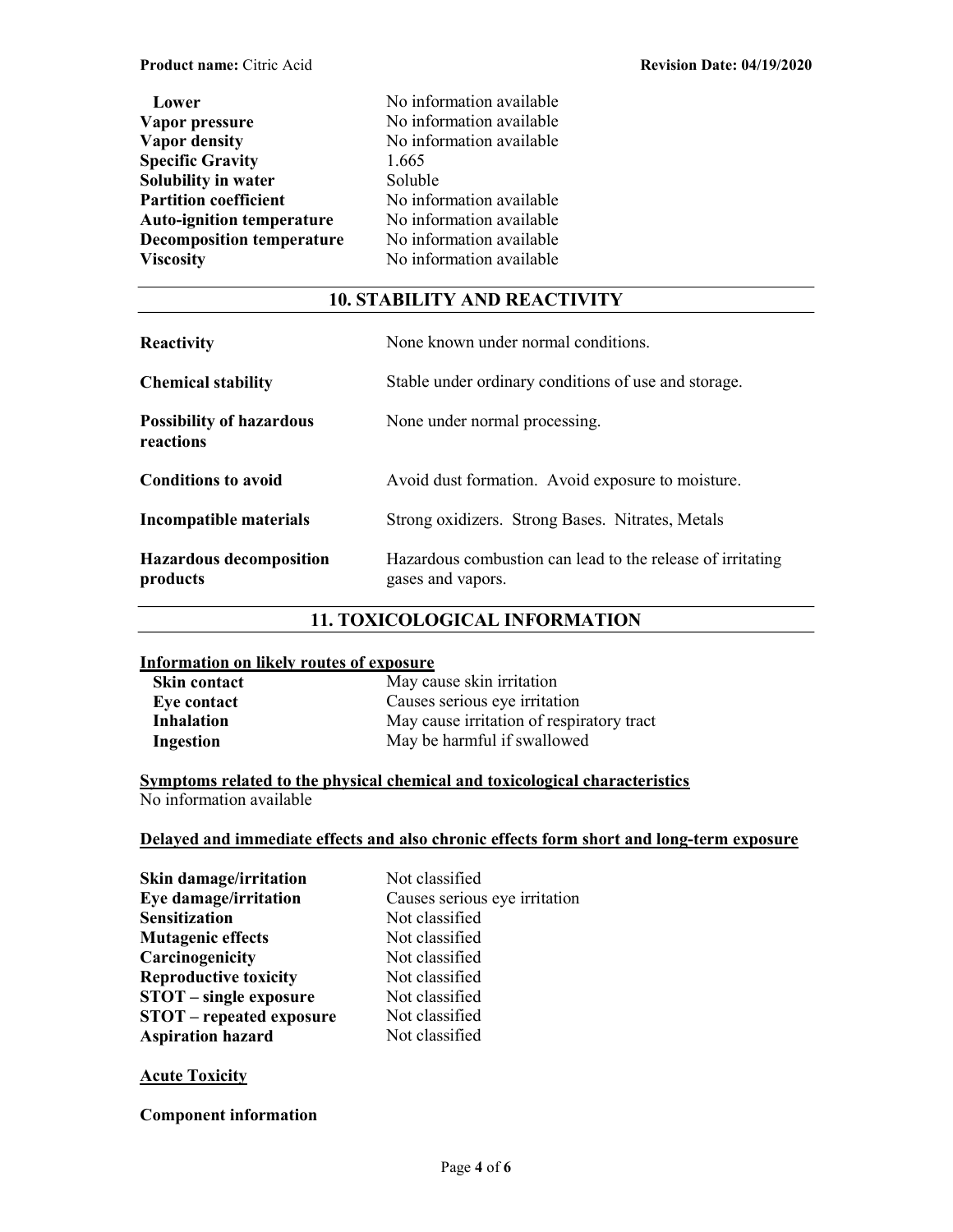| omponent    | <b>Cas-No</b> | <b>LD50 Oral</b> | <b>LD50 Dermal</b> | LC50 Inhalation |
|-------------|---------------|------------------|--------------------|-----------------|
| Citric Acid | 77-92-9       | $5,400$ mg/kg    | $2.000$ mg/kg      |                 |

# 12. ECOLOGICAL INFORMATION

Ecotoxicity Should not be released to environment

| Component   | <b>Freshwater Fish</b> | <b>Freshwater Algae</b> | Water Flea          |
|-------------|------------------------|-------------------------|---------------------|
| Citric Acid | $LC50:440$ mg/L 96h    | 640 mg/L 7 d            | EC50: 120 mg/L 72 h |
| 77-92-9     | (Leuciscus idus)       | (Green algae)           | (Daphnia magna)     |

| Persistence and degradability    | No information available |
|----------------------------------|--------------------------|
| <b>Bioaccumulative potential</b> | No information available |
| <b>Mobility in soil</b>          | No information available |
| Other adverse effects            | No information available |

# 13. DISPOSAL CONSIDERATIONS

Waste Disposal Methods Processing, use or contamination of this product may occur during product use. Accordingly, it is the responsibility of the user to determine the proper disposal methodologies. Consult the appropriate state, regional or local regulations to ensure complete and accurate classification. Dispose of contaminated packaging in accordance with local regulations.

# 14. TRANSPORT INFORMATION

| <b>DOT</b>  | Not regulated |
|-------------|---------------|
| <b>IATA</b> | Not regulated |
| <b>IMDG</b> | Not regulated |

# 15. REGULATORY INFORMATION

# International Inventories

| <b>TSCA</b> | arec<br>isteg  |
|-------------|----------------|
| <b>DSL</b>  | Listed<br>---- |

## US Federal Regulations

TSCA section 12(b) Export Notification Not regulated

## SARA 313